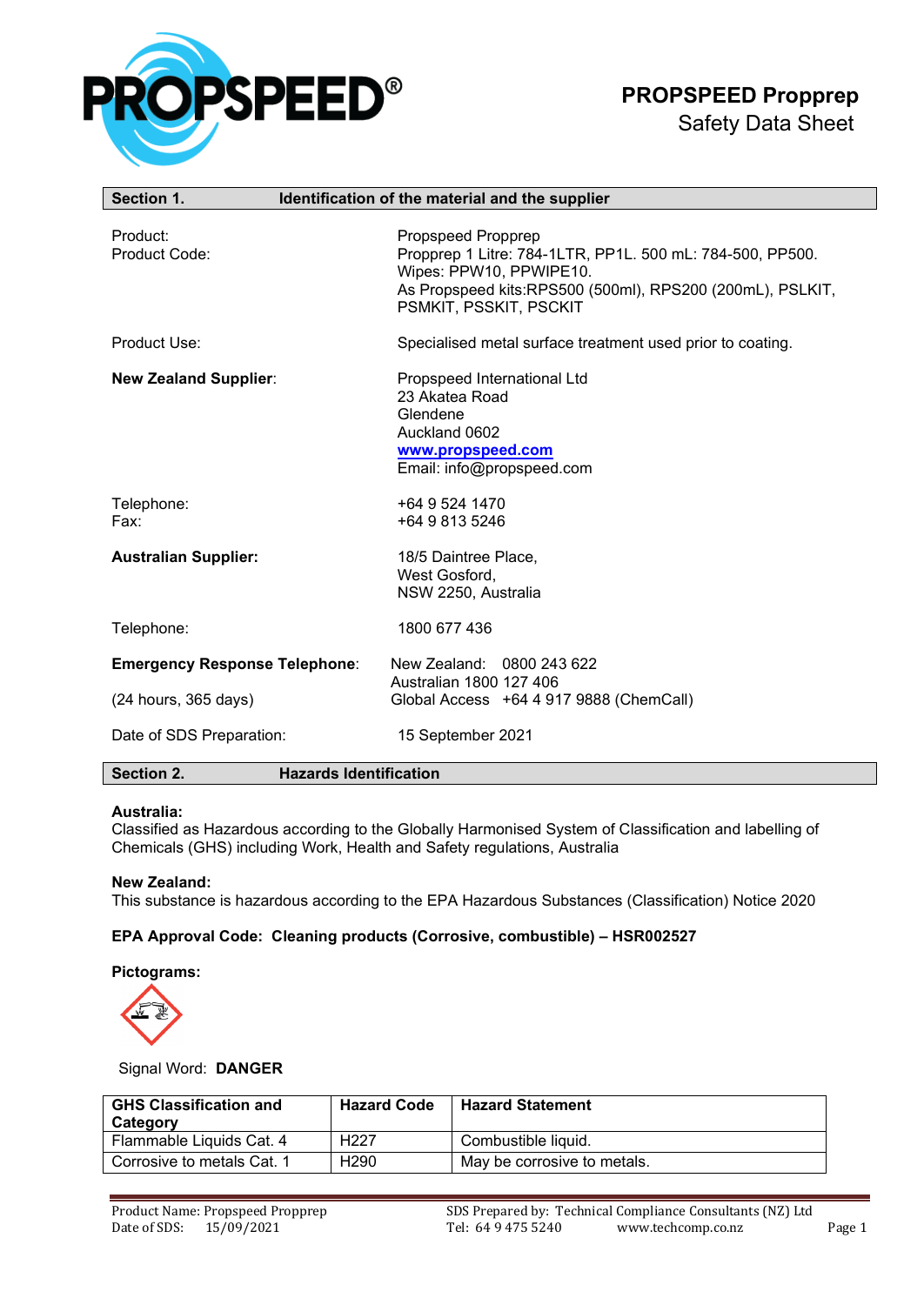| Skin corrosion Cat. 1C    | H <sub>3</sub> 14 | Causes severe skin burns and eye damage. |
|---------------------------|-------------------|------------------------------------------|
| Serious eye damage Cat. 1 | H318              | Causes serious eye damage.               |
| Hazardous to terrestrial  | H433              | Hazardous to terrestrial vertebrates     |
| vertebrates               |                   |                                          |

| <b>Prevention Code</b> | <b>Prevention Statement</b>                                           |
|------------------------|-----------------------------------------------------------------------|
| P <sub>102</sub>       | Keep out of reach of children.                                        |
| P103                   | Read label before use.                                                |
| P210                   | Keep away from heat, sparks, open flames or hot surfaces. No smoking. |
| P234                   | Keep only in original container.                                      |
| P260                   | Do not breathe fumes, vapours or spray.                               |
| P <sub>264</sub>       | Wash hands thoroughly after handling.                                 |
| P273                   | Avoid release to the environment.                                     |
| P280                   | Wear protective clothing as detailed in Section 8.                    |

| <b>Response Statement</b>                                                      |
|--------------------------------------------------------------------------------|
| If medical advice is needed, have product container or label at hand.          |
| Immediately call a POISON CENTER or doctor/physician.                          |
| Wash contaminated clothing before reuse.                                       |
| Absorb spillage to prevent material damage.                                    |
| IF SWALLOWED: Rinse mouth. Do NOT induce vomiting.                             |
|                                                                                |
| IF ON SKIN (or hair): Remove/Take off immediately all contaminated clothing.   |
| Rinse skin with water/shower.                                                  |
| IF INHALED: Remove to fresh air and keep at rest in a position comfortable for |
| breathing.                                                                     |
| IF IN EYES: Rinse cautiously with water for several minutes. Remove contact    |
| lenses, if present and easy to do. Continue rinsing.                           |
| In case of fire: Use water fog for extinction.                                 |
|                                                                                |

| <b>Storage Code</b> | <b>Storage Statement</b>                                             |
|---------------------|----------------------------------------------------------------------|
| P405                | Store locked up.                                                     |
| P406                | Store in corrosive resistant container with a resistant inner liner. |
| P403 + P235         | Store in a well-ventilated place. Keep cool.                         |

| <b>Disposal Code</b> | <b>Disposal Statement</b>                              |
|----------------------|--------------------------------------------------------|
| P501                 | <sup>1</sup> Dispose of according to local regulations |

## **Section 3. Composition / Information on Hazardous Ingredients**

| <b>Ingredients</b>   | Wt%        | <b>CAS NUMBER.</b> |
|----------------------|------------|--------------------|
| Phosphoric acid      | 20%        | 7664-38-2          |
| 2-Butoxyethanol      | < 10%      | 111-76-2           |
| Nonionic Surfactants | $< 5\%$    | Proprietary        |
| Water                | To balance | 7732-18-5          |

| Section 4.   | <b>First Aid Measures</b>                                                                                                                                                            |
|--------------|--------------------------------------------------------------------------------------------------------------------------------------------------------------------------------------|
| If in Eyes   | Rinse cautiously with water for at least 15 minutes. Remove contact lenses, if present<br>and easy to do. Continue rinsing. Immediately call a POISON CENTER or<br>doctor/physician. |
| If on Skin   | Wash with soap and water. Remove/Take off immediately all contaminated clothing.<br>Rinse skin with water/shower.<br>Immediately call a POISON CENTER or<br>doctor/physician.        |
| If Swallowed | Never give anything by mouth to an unconscious person. Rinse mouth with water. Do<br>NOT induce vomiting. Call a physician immediately.                                              |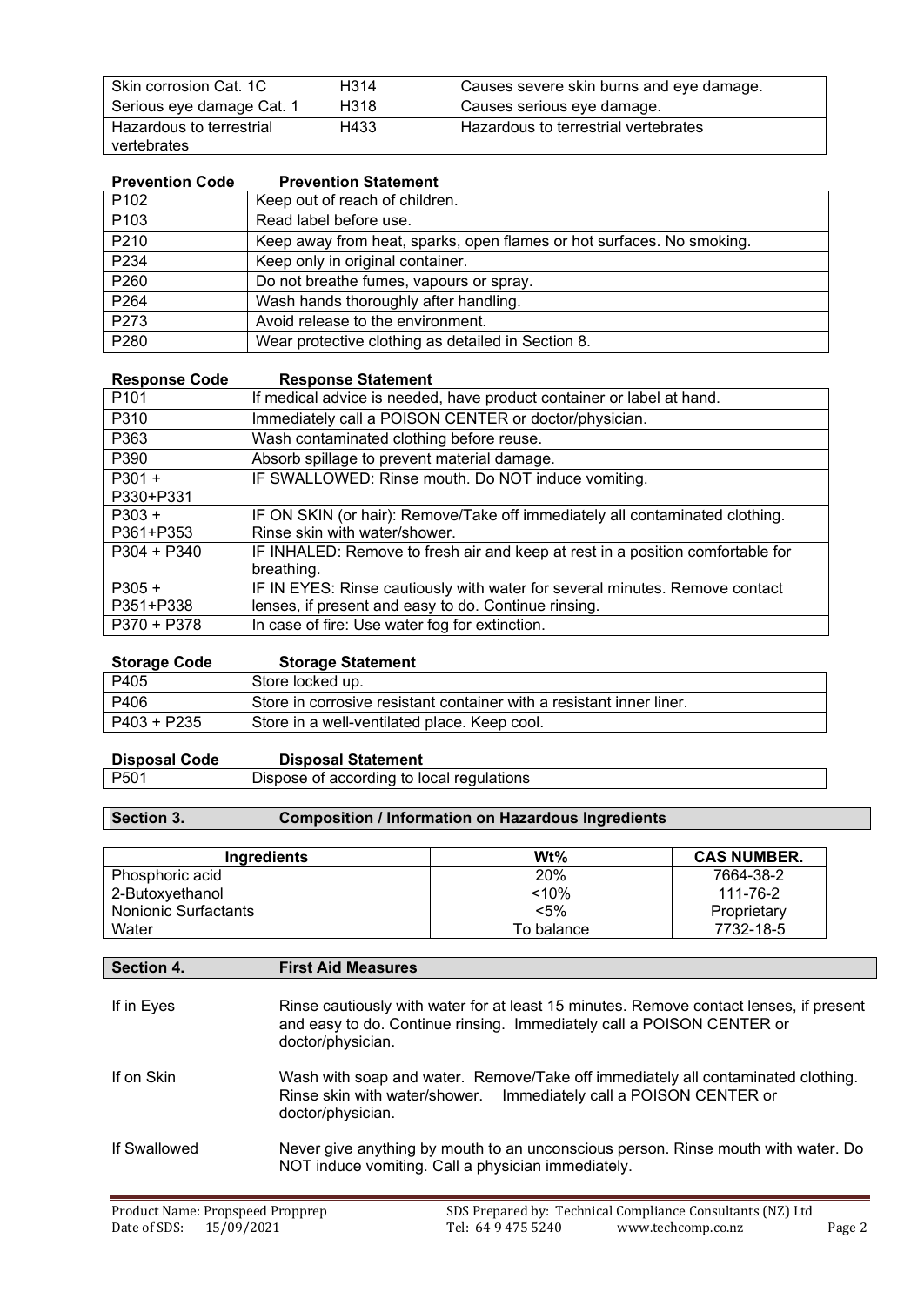| If Inhaled                                   | Remove to fresh air and keep at rest in a position comfortable for breathing. Get<br>medical attention if needed. |  |
|----------------------------------------------|-------------------------------------------------------------------------------------------------------------------|--|
| Advice to the doctor<br>First aid facilities | Treat symptomatically, as for phosphoric acid.<br>Eye wash and safety shower.                                     |  |
|                                              | Most important symptoms and effects, both acute and delayed                                                       |  |
| Symptoms:                                    |                                                                                                                   |  |
| Ingestion:                                   | Not applicable.                                                                                                   |  |
| Inhalation:                                  | Not applicable.                                                                                                   |  |
| <b>ALL</b>                                   |                                                                                                                   |  |

| Skin: | Causes severe skin burns.  |
|-------|----------------------------|
| Eye:  | Causes serious eye damage. |
|       |                            |

| <b>Hazard Type</b>                   | Combustible                                                                         |
|--------------------------------------|-------------------------------------------------------------------------------------|
| <b>Hazards from</b><br>decomposition | Contact with most common metals may generate hydrogen, a flammable gas.             |
| products                             |                                                                                     |
| <b>Suitable Extinguishing</b>        | Water fog                                                                           |
| media                                |                                                                                     |
| <b>Precautions for</b>               | If product involved in fire, then firefighters must be warned of highly corrosive   |
| firefighters and                     | nature of material. Wear chemical splash suit including boots. Keep containers cool |
| special protective                   | to minimise further damage. Keep spillage away from aluminum or zinc containers     |
| clothing                             | and fittings.                                                                       |
| <b>HAZCHEM CODE</b>                  | 2R                                                                                  |

| Section 6. | <b>Accidental Release Measures</b> |
|------------|------------------------------------|
|            |                                    |

Wear protective PVC gloves, chemical goggles and PVC boots. Contain spill with earth and sand. Where practical, transfer spilt material to clean polyethylene containers for disposal. Transfer contaminated earth or sand into polyethylene containers for disposal. Neutralise residual acid with soda ash or lime. Wash down area with excess water. Do not allow to drain or watercourse. Dispose of solid residues in chemical waste disposal area in accordance with relevant Local Council requirements. Use licensed trade waste contractor to dispose of all chemical residues.

| Section 7. | <b>Handling and Storage</b> |
|------------|-----------------------------|
|------------|-----------------------------|

#### **Precautions for safe handling**:

- Keep out of reach of children.
- Read label before use.
- Keep away from heat, sparks, open flames or hot surfaces. No smoking.
- Keep only in original container.
- Do not breathe fumes, vapours or spray.
- Wash hands thoroughly after handling.
- Avoid release to the environment.
- Wear protective clothing as detailed in Section 8.

#### **Conditions for safe storage:**

- Store indoors in a dry, well-ventilated area. Keep cool.
- Keep containers tightly sealed when not in use.
- Protect from physical damage.
- Store in corrosive resistant container with a resistant inner liner.
- Store away from incompatible materials as detailed in Section 10.
- Store locked up.

### **Section 8 Exposure Controls / Personal Protection**

#### **WORKPLACE EXPOSURE STANDARDS (provided for guidance only)**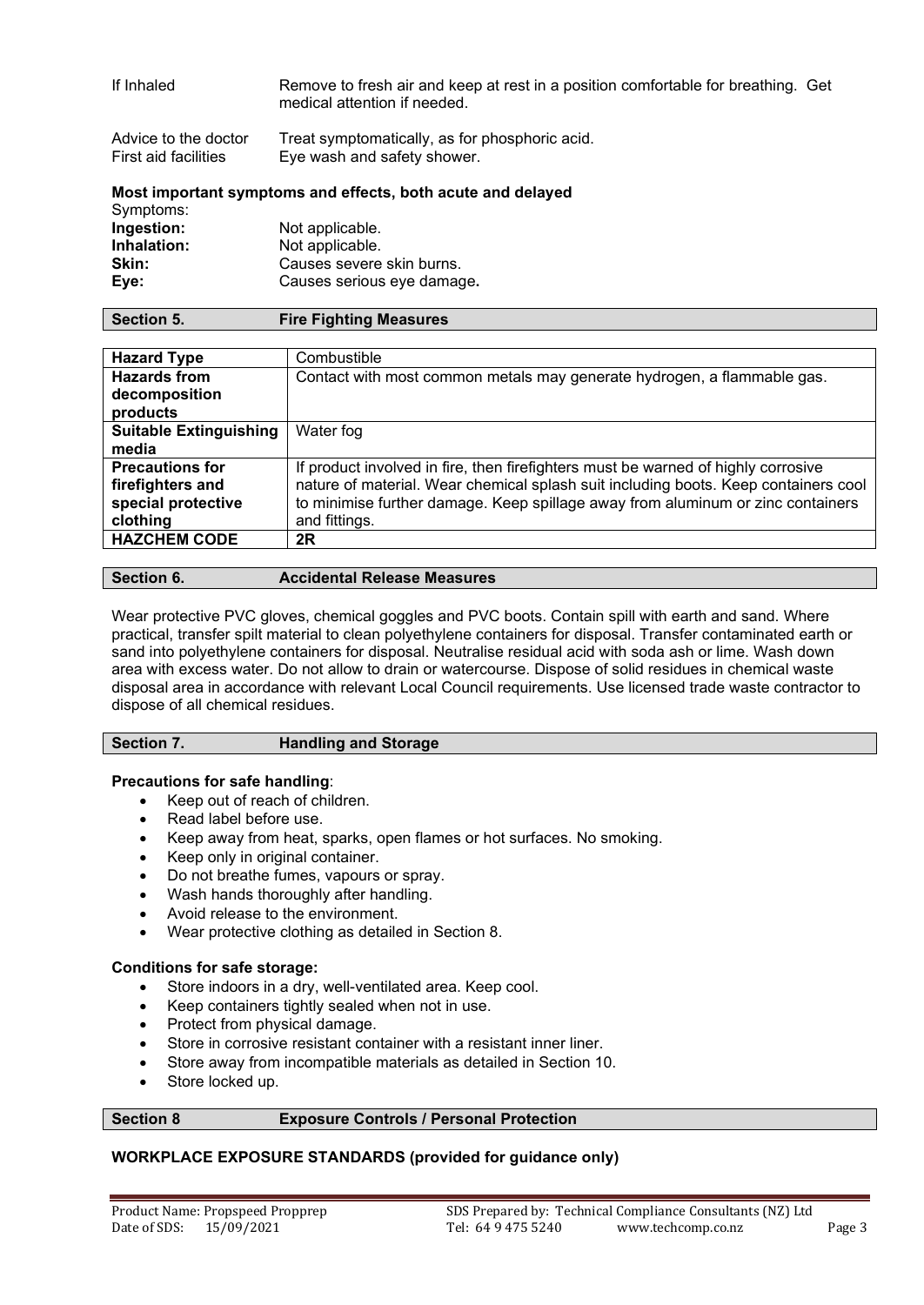| <b>Substance</b> | CAS#      | <b>TWA</b><br>ppm | ma/m <sup>3</sup> | ppm            | STEL<br>ma/m <sup>3</sup> |
|------------------|-----------|-------------------|-------------------|----------------|---------------------------|
| Phosphoric Acid  | 7664-38-2 |                   |                   | $\blacksquare$ | $\blacksquare$            |
| 2-Butoxyethanol  | 111-76-2  | 25                | 121               | $\blacksquare$ | $\blacksquare$            |

Workplace Exposure Standard – Time Weighted Average (WES-TWA). The time-weighted average exposure standard designed to protect the worker from the effects of long-term exposure. Workplace Exposure Standard – Short-Term Exposure Limit (WESSTEL). The 15-minute average exposure standard. Applies to any 15- Minute period in the working day and is designed to protect the worker against adverse effects of irritation, chronic or irreversible tissue change, or narcosis that may increase the likelihood of accidents. The WES-STEL is not an alternative to the WES-TWA; both the short-term and time-weighted average exposures apply. Workplace Exposure Standards and Biological Exposure Indices NOV 2020 12TH EDITION.

#### **Engineering Controls:**

A local mechanical exhaust system is required where vapour or mist is being generated. An eye wash bottle must be available at the work site.

#### **Personal Protection Equipment**



| <b>Eyes</b>        | Tight fitting safety goggles or face shield should be used. Avoid wearing contact lenses. |
|--------------------|-------------------------------------------------------------------------------------------|
| <b>Hands</b>       | Wear impervious gloves.                                                                   |
| <b>Skin</b>        | Wear full protective overalls and rubber boots.                                           |
| <b>Respiratory</b> | If inhalation risk exists, wear respirator or air-wash hood complying with the            |
|                    | requirements of AS 1715 and AS 1716.                                                      |
| General            | These precautions are for handling the product in normal conditions and application       |
|                    | techniques. This product must not be sprayed during application.                          |
| <b>Hygiene</b>     | Exercise proper industrial hygiene practices. Wash after handling, especially before      |
|                    | eating, smoking or drinking. Contaminated clothing should be immediately removed          |

| <b>Section 9</b> | <b>Physical and Chemical Properties</b> |
|------------------|-----------------------------------------|

| Appearance                       | Liquid                          |
|----------------------------------|---------------------------------|
| Colour                           | Colourless                      |
| Odour                            | Solvent                         |
| <b>Odour Threshold</b>           | Not available                   |
| рH                               | $< 2 \omega$ 20 <sup>o</sup> C  |
| <b>Boiling Point</b>             | $>100^{\circ}$ C                |
| <b>Melting Point</b>             | Not available                   |
| <b>Freezing Point</b>            | Not available                   |
| <b>Flash Point</b>               | $64^{\circ}$ C                  |
| Flammability                     | Combustible                     |
| <b>Upper and Lower Explosive</b> | Not available                   |
| Limits                           |                                 |
| <b>Vapour Pressure</b>           | Not available                   |
| <b>Relative Vapour Density</b>   | Not available                   |
| <b>Specific Gravity</b>          | $1.10 - 1.20$ g/cm <sup>3</sup> |
| <b>Water Solubility</b>          | Completely miscible with water  |
| <b>Partition Coefficient:</b>    | Not available                   |
| <b>Auto-ignition Temperature</b> | Not available                   |
| <b>Decomposition Temperature</b> | Not available                   |
| Viscositv                        | Not available                   |
| <b>Particle Characteristics</b>  | Not available                   |

#### **Section 10. Stability and Reactivity**

| <b>Stability of Substance</b>   | Stable under normal conditions of temperature and pressure. |
|---------------------------------|-------------------------------------------------------------|
| <b>Possibility of hazardous</b> | Not available.                                              |
| reactions                       |                                                             |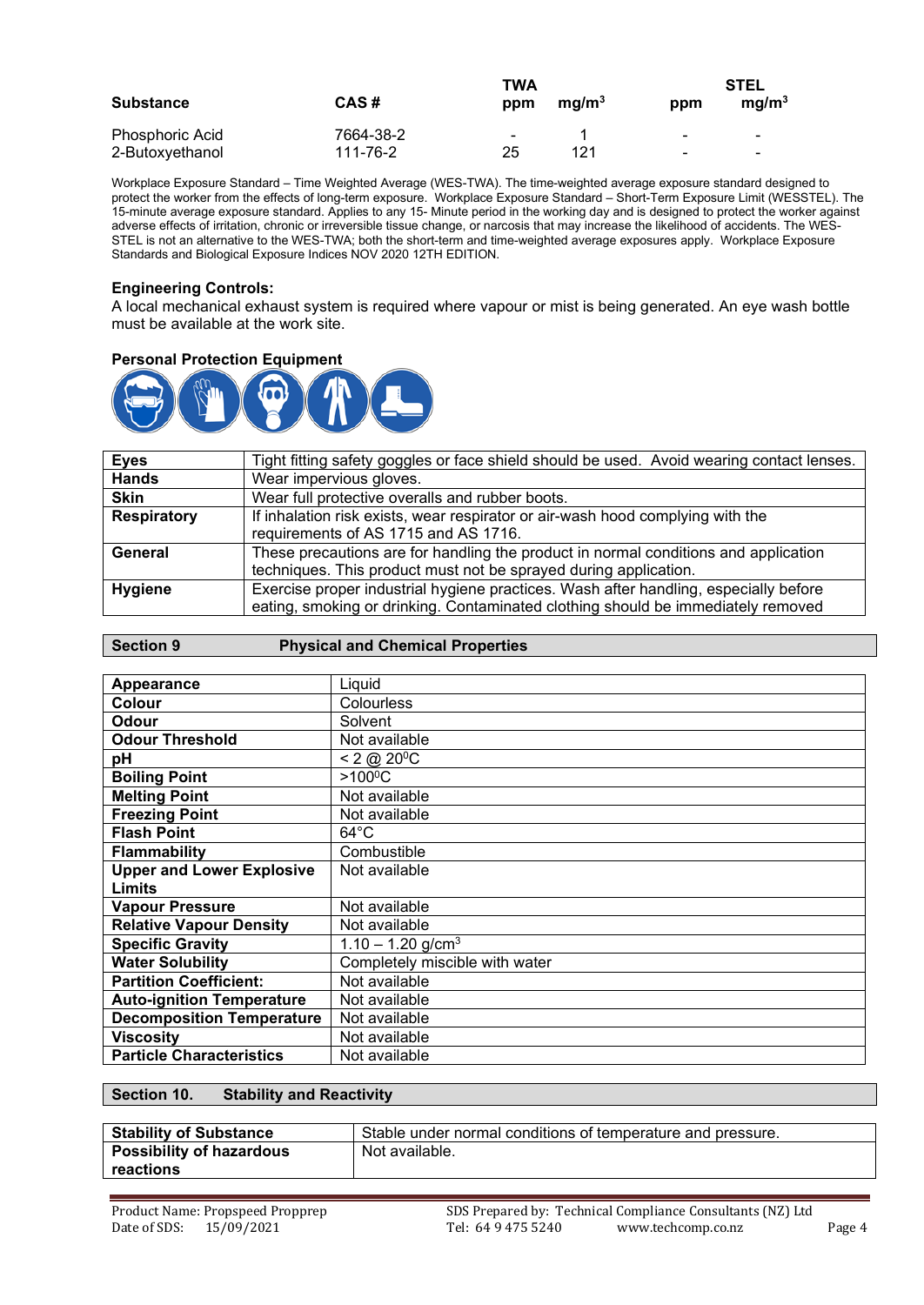| <b>Conditions to Avoid</b>     | Heat, flames and other sources of ignition.                              |
|--------------------------------|--------------------------------------------------------------------------|
| <b>Incompatible Materials</b>  | Keep away from alkalies, foodstuffs and empty foodstuff receptacles, and |
|                                | strong oxidizing agents.                                                 |
| <b>Hazardous Decomposition</b> | Contact with metals may generate hydrogen, a flammable gas               |
| <b>Products</b>                |                                                                          |

#### **Acute Effects:**

| <b>Swallowed</b>  | Not triggered however, causes severe irritation or burns to the throat and<br>gastrointestinal tract. Concentrated solutions are moderately toxic. |
|-------------------|----------------------------------------------------------------------------------------------------------------------------------------------------|
| Dermal            | Not applicable.                                                                                                                                    |
| <b>Inhalation</b> | Not applicable.                                                                                                                                    |
| <b>Eye</b>        | Causes serious eye damage.                                                                                                                         |
| <b>Skin</b>       | Causes severe skin burns.                                                                                                                          |

#### **Chronic Effects:**

| Carcinogenicity               | Not applicable. |
|-------------------------------|-----------------|
| <b>Reproductive Toxicity</b>  | Not applicable. |
| <b>Germ Cell Mutagenicity</b> | Not applicable. |
| <b>Aspiration</b>             | Not applicable. |
| <b>STOT/SE</b>                | Not applicable. |
| <b>STOT/RE</b>                | Not applicable. |

#### **Ingredient Data:**

**Acute Oral Toxicity:**

 $=$  LD<sub>50</sub>(Rat) = 1530mg/kg

# **Acute Dermal Toxicity**

 $=$  LD<sub>50</sub> (Rabbit) = 2740mg/kg

#### **Section 12. Ecotoxicological Information**

Hazardous to terrestrial vertebrates.

**Toxicity:** LD<sub>50</sub>(Rat): 1530mg/kg

| <b>Persistence and degradability</b> | No data available |
|--------------------------------------|-------------------|
| Bioaccumulation                      | No data available |
| <b>Mobility in Soil</b>              | No data available |
| Other adverse effects                | No data available |

Do not allow to enter waterways.

| Section 13. | <b>Disposal Considerations</b> |  |
|-------------|--------------------------------|--|
|-------------|--------------------------------|--|

#### **Disposal Method:**

Spent media that has removed toxic chemicals should be examined for specific hazards. Spilled product may be recovered for use if it has not come in contact with liquids or been exposed to significant amounts of gaseous contaminants. Dispose of according to Local Regulations.

Ensure any container holding waste product or contaminated spill media is labelled "Hazardous Waste – Combustible, Corrosive" and that the label also has the Corrosive pictogram, waste type identifier, and the business name, address, and phone number.

**Precautions or methods to avoid:** Avoid release to the environment.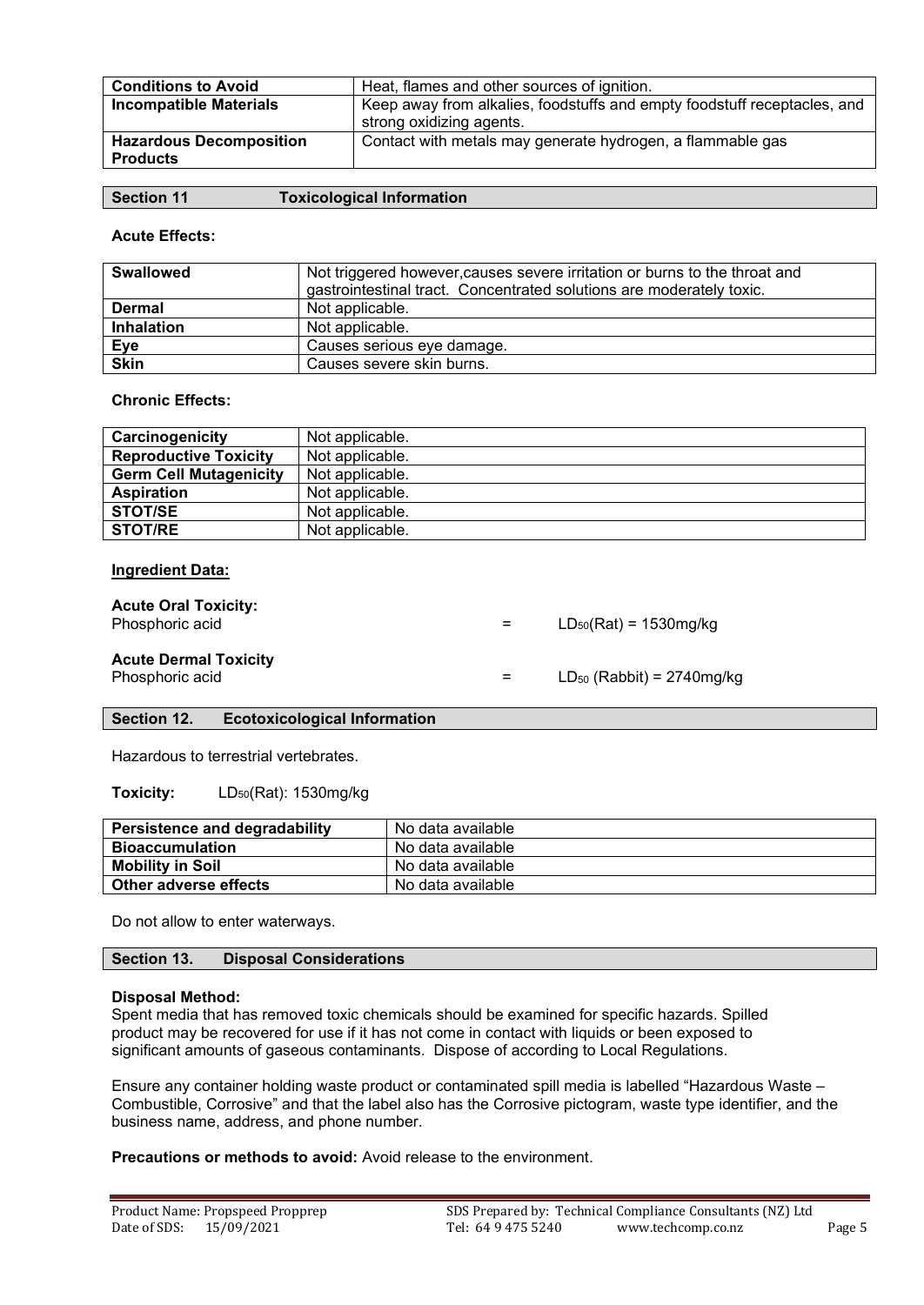#### **Section 14 Transport Information**

**Australia - This product is classified as Dangerous Goods according to the Australian Code for the Transport of Dangerous Goods by Road and Rail (ADG Code) (7th edition).**

**New Zealand - This product is classified as a Dangerous Good for transport in NZ ; NZS 5433:2012**



#### **Road, Rail, Sea and Air Transport**

| <b>UN No</b>                | 1805                                                                                                                                                                                                                                                             |
|-----------------------------|------------------------------------------------------------------------------------------------------------------------------------------------------------------------------------------------------------------------------------------------------------------|
| <b>Class - Primary</b>      | 8                                                                                                                                                                                                                                                                |
| <b>Packing Group</b>        | Ш                                                                                                                                                                                                                                                                |
| <b>Proper Shipping Name</b> | PHOSPHORIC ACID, SOLUTION (10% w/w)                                                                                                                                                                                                                              |
| <b>Marine Pollutant</b>     | No                                                                                                                                                                                                                                                               |
| <b>Special Provisions</b>   | If the product's individual container is below 1L, it can be transported as a<br>non-DG as long as the product packaging is still labelled as per DG<br>requirements and the driver is given safety information in accordance with<br>Chapter 3.4 of the UNRTDG. |

| <b>Section 15</b> | <b>Regulatory Information</b> |
|-------------------|-------------------------------|
|-------------------|-------------------------------|

#### **Australia:**

Classified as Hazardous according to the Globally Harmonised System of Classification and labelling of Chemicals (GHS) including Work, Health and Safety regulations, Australia.

Classified as a **Schedule 5** Poison according to the Standard for the Uniform Scheduling of Medicines and Poisons (SUSMP).

#### **New Zealand:**

This substance is classified hazardous according to the EPA Hazardous Substances (Classification) Notice 2020

#### EPA Approval Code: **Cleaning Products (Corrosive, Combustible) – HSR002527**

| HSW (HS) Regulations 2017 and EPA Notices | <b>Trigger Quantity</b>            |
|-------------------------------------------|------------------------------------|
| <b>Certified Handler</b>                  | Not required                       |
| <b>Location Certificate</b>               | Not required                       |
| <b>Tracking Trigger Quantities</b>        | Not required                       |
| <b>Signage Trigger Quantities</b>         | 1000L                              |
| <b>Emergency Response Plan</b>            | 10 000L                            |
| <b>Secondary Containment</b>              | 10 000L                            |
| <b>Fire Extinguisher Quantities</b>       | $250L - 2x$                        |
| <b>Restriction of Use</b>                 | Only use for the intended purpose. |

#### **Section 16 Other Information**

| <b>Glossary</b> |                                                                                            |
|-----------------|--------------------------------------------------------------------------------------------|
| Cat             | Category                                                                                   |
| $EC_{50}$       | Median effective concentration.                                                            |
| <b>EEL</b>      | Environmental Exposure Limit.                                                              |
| <b>EPA</b>      | <b>Environmental Protection Authority</b>                                                  |
| <b>HSNO</b>     | Hazardous Substances and New Organisms.                                                    |
| <b>HSW</b>      | Health and Safety at Work.                                                                 |
| $LC_{50}$       | Lethal concentration that will kill 50% of the test organisms inhaling or<br>ingesting it. |
| $LD_{50}$       | Lethal dose to kill 50% of test animals/organisms.                                         |